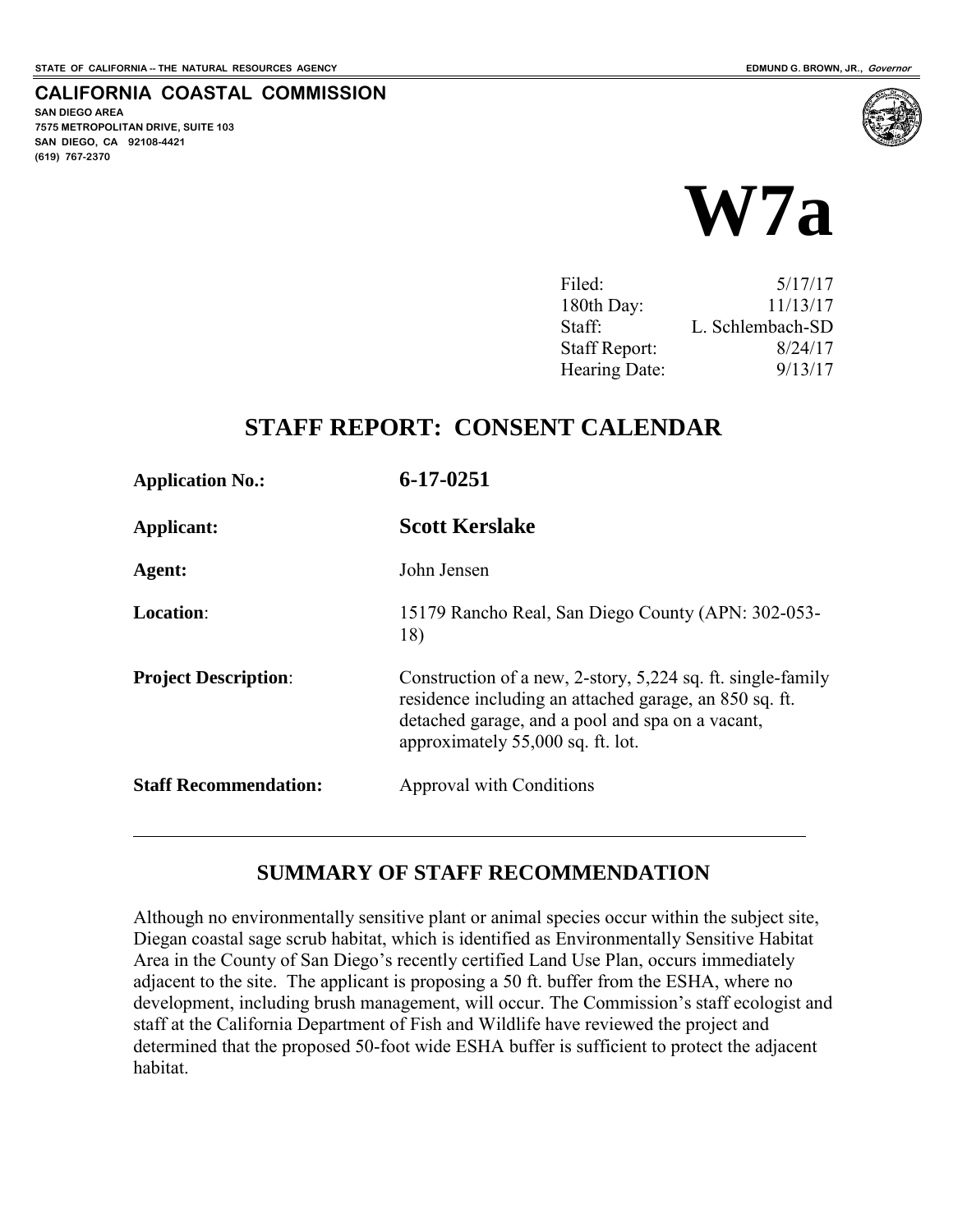6-17-0251 (Scott Kerslake )

**Special Conditions 1 and 2,** which require the submittal of final plans and final landscape plans to ensure the project is undertaken in manner that prohibits brush management outside of the required brush management zone. **Special Condition 3** requires implementation of a suite of water quality best management practices during and post-construction. **Special Condition 4** requires that the approximately 18,000 sq. ft. ESHA buffer is placed into an open space restriction to prevent future development in the buffer area, and **Special Condition 5** requires the permit to be recorded as a restriction against the deed of the site, which will ensure that future owners are aware of the permit conditions and restrictions.

Commission staff recommends **approval** of coastal development permit application 6-17- 0251 as conditioned.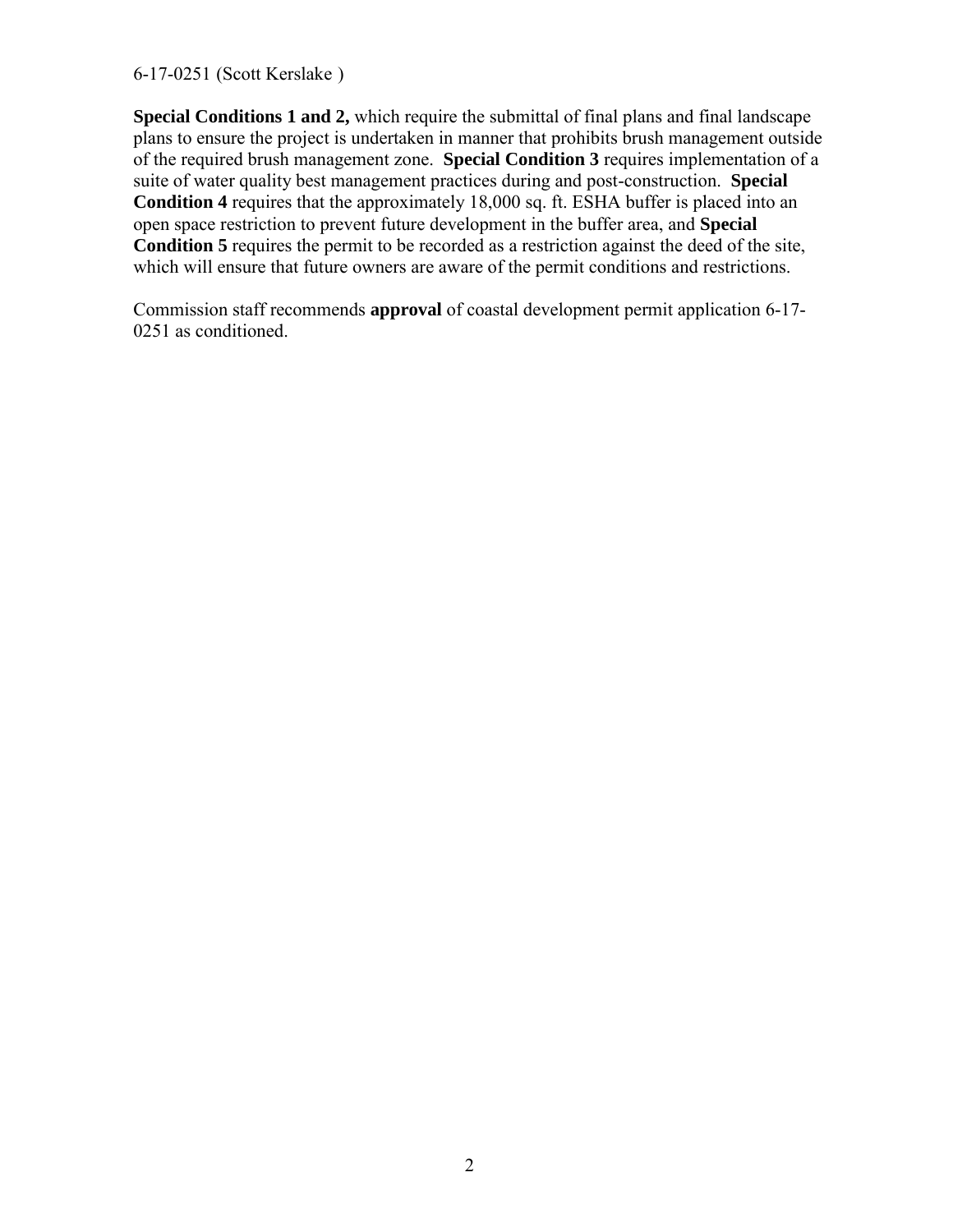# **TABLE OF CONTENTS**

| $\mathsf{A}$    |  |
|-----------------|--|
| <b>B</b> .      |  |
| $\mathcal{C}$ . |  |
| D               |  |
| E.              |  |
| F.              |  |
|                 |  |

# **APPENDICES**

Appendix A – Substantive File Documents

### **[EXHIBITS](https://documents.coastal.ca.gov/reports/2017/9/w7a/w7a-9-2017-exhibits.pdf)**

Exhibit 1 – Vicinity Map [Exhibit 2 – Aerial Image](https://documents.coastal.ca.gov/reports/2017/9/w7a/w7a-9-2017-exhibits.pdf)  [Exhibit 3 – Site Plan](https://documents.coastal.ca.gov/reports/2017/9/w7a/w7a-9-2017-exhibits.pdf) [Exhibit 4 – Open-Space Deed Restricted Area](https://documents.coastal.ca.gov/reports/2017/9/w7a/w7a-9-2017-exhibits.pdf)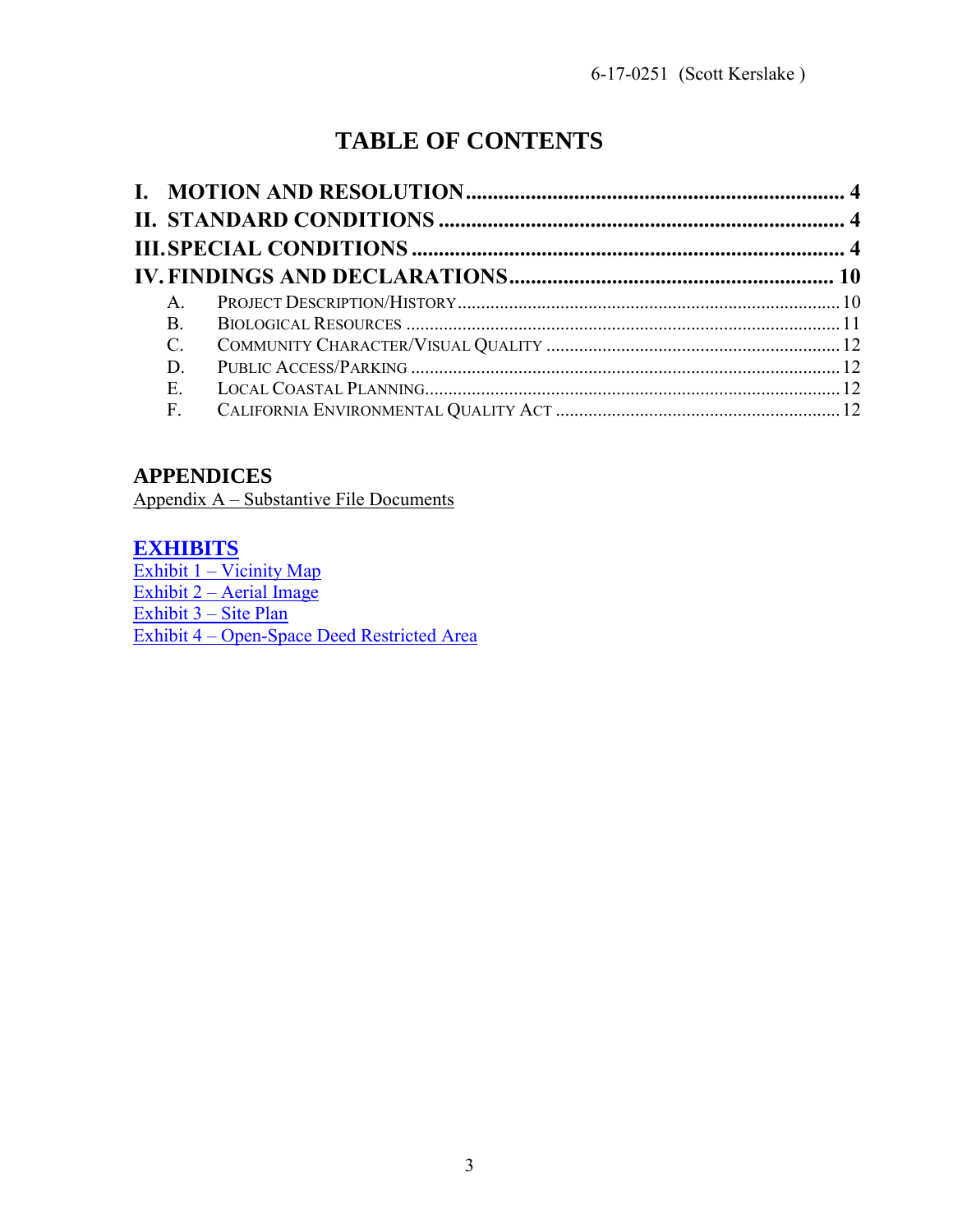# <span id="page-3-0"></span>**I. MOTION AND RESOLUTION**

### **Motion:**

*I move that the Commission approve the coastal development permit applications included on the consent calendar in accordance with the staff recommendations.* 

Staff recommends a **YES** vote. Passage of this motion will result in approval of all the permits included on the consent calendar. The motion passes only by affirmative vote of a majority of the Commissioners present.

# <span id="page-3-1"></span>**II. STANDARD CONDITIONS**

This permit is granted subject to the following standard conditions:

- 1. **Notice of Receipt and Acknowledgment**. The permit is not valid and development shall not commence until a copy of the permit, signed by the permittee or authorized agent, acknowledging receipt of the permit and acceptance of the terms and conditions, is returned to the Commission office.
- 2. **Expiration.** If development has not commenced, the permit will expire two years from the date on which the Commission voted on the application. Development shall be pursued in a diligent manner and completed in a reasonable period of time. Application for extension of the permit must be made prior to the expiration date.
- 3. **Interpretation.** Any questions of intent of interpretation of any condition will be resolved by the Executive Director or the Commission.
- 4. **Assignment.** The permit may be assigned to any qualified person, provided assignee files with the Commission an affidavit accepting all terms and conditions of the permit.
- 5. **Terms and Conditions Run with the Land.** These terms and conditions shall be perpetual, and it is the intention of the Commission and the permittee to bind all future owners and possessors of the subject property to the terms and conditions.

# <span id="page-3-2"></span>**III. SPECIAL CONDITIONS**

This permit is granted subject to the following special conditions:

### 1. **Submittal of Final Plans**

(a) **PRIOR TO ISSUANCE OF THE COASTAL DEVELOPMENT PERMIT**, the applicant shall submit, for the review and written approval of the Executive Director, one full-size set of the following final plans: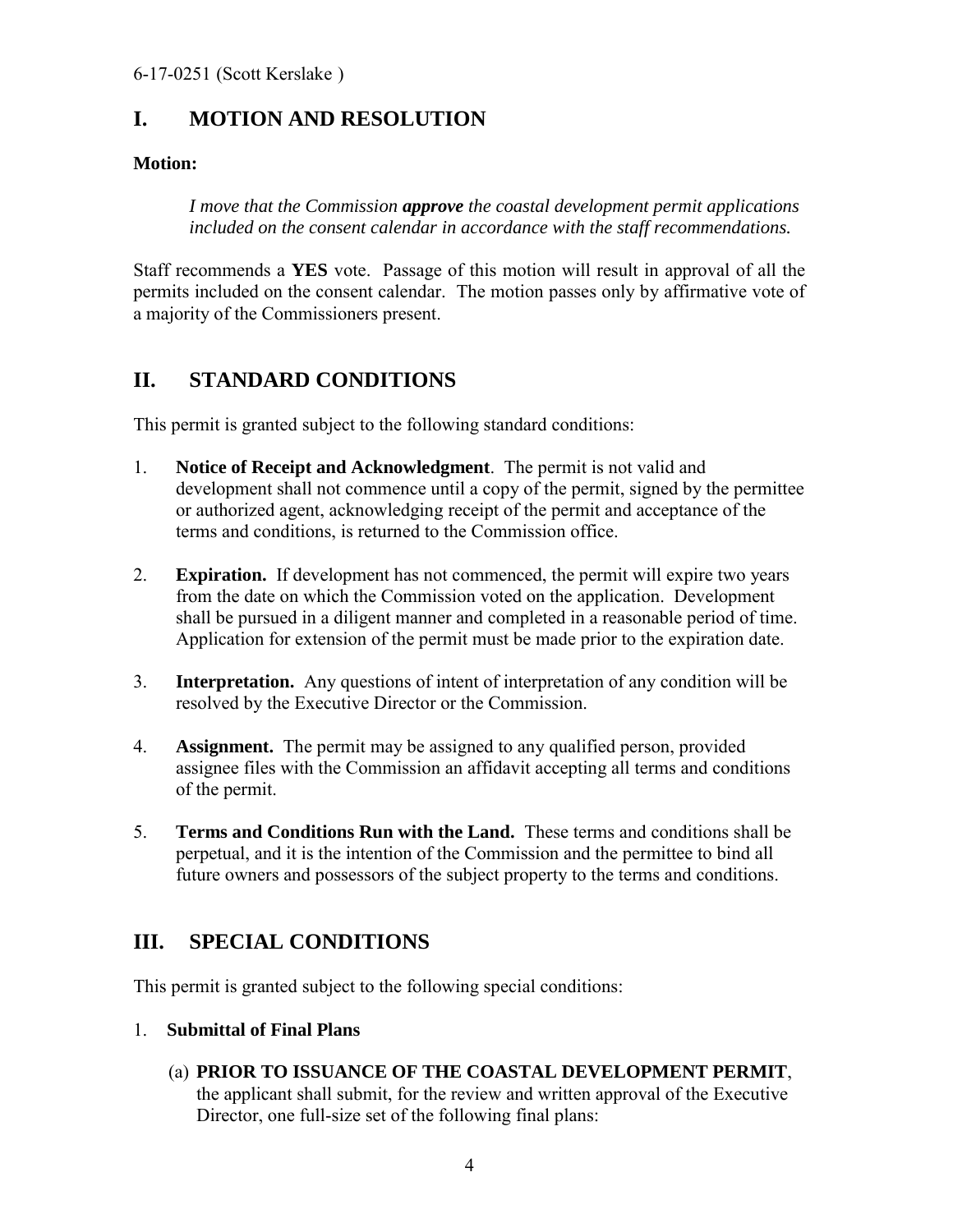- i. Final construction plans that substantially conform to the plans by John Jensen Architect dated March 15, 2017.
- ii. An approximately 18,000 sq. ft. buffer, outside of the required 50 ft. brush management zone on the western portion of the property, and as generally depicted in [Exhibit 4,](https://documents.coastal.ca.gov/reports/2017/9/w7a/w7a-9-2017-exhibits.pdf) shall be established. Within this buffer, no development shall be permitted except for restoration and maintenance of native plants.
- (b) The permittee shall undertake development in conformance with the approved final plans unless the Commission amends this permit or the Executive Director determines that no amendment is legally required for any proposed minor deviations.

### 2. **Landscaping and Fuel Modification Plans.**

#### **PRIOR TO THE ISSUANCE OF THIS COASTAL DEVELOPMENT PERMIT,**

the applicant shall submit, in a form and content acceptable to the Executive Director, one full-size set of final landscaping and fuel modification plans, prepared by a licensed landscape architect or a qualified resource specialist. Said plans shall be stamped and approved by the County of San Diego and the Rancho Santa Fe Fire Department, and shall conform to the plans by John Jensen Architect dated July 14, 2017. The consulting landscape architect or qualified landscape professional shall certify in writing that the final landscape and fuel modification plans are in conformance with the following requirements:

- (a) Final landscape plans shall demonstrate the following and include as notes on the plan:
	- i. No brush clearing or fuel modification shall occur within the required approximately 18,000 sq. ft. ESHA buffer identified in Special Condition #1 of this permit.
	- ii. Any restoration activities within the required ESHA buffer shall consist of entirely of native, Diegan coastal sage scrub species, and if feasible, obtained from local stock.
	- iii. If restoration activities occur within the ESHA buffer, the applicant shall submit to the Executive Director for review and approval a list of species to be planted and seeded; the species list shall not contain any invasive, exotic species. Non-native species within the buffer may be removed and replaced with native species.
	- iv. The type, size, extent, and location of all trees and shrubs on the site, including the proposed irrigation system and other landscape features.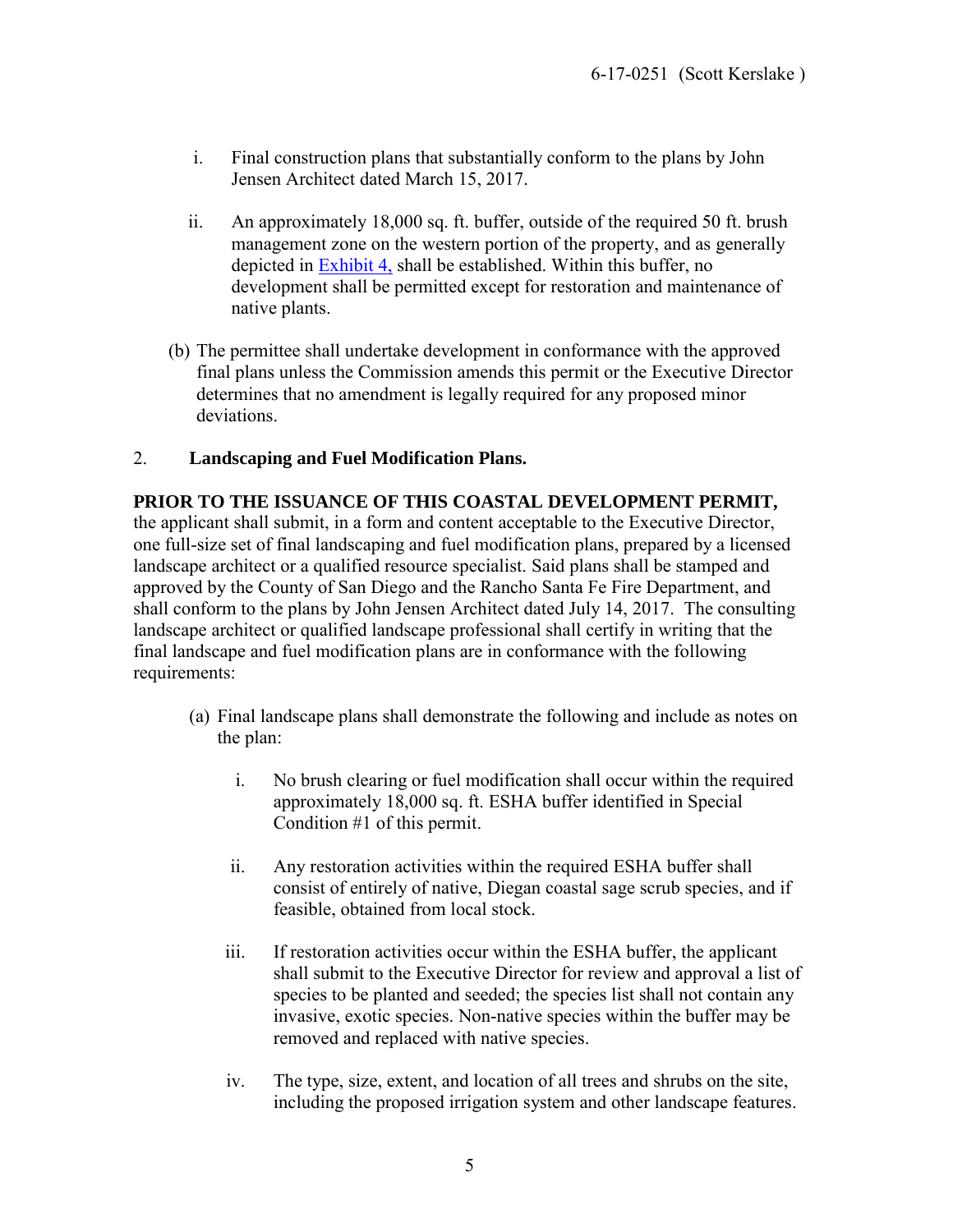#### 6-17-0251 (Scott Kerslake )

- v. All cut and fill slopes shall be stabilized with planting at the completion of final grading. Such planting shall be adequate to provide 90 percent coverage within two (2) years. All disturbed soils shall be planted to provide 90 percent coverage within two (2) years.
- vi. To minimize the need for irrigation all landscaping shall consist of primarily native drought tolerant plants, as listed by the California Native Plant Society. (See [http://www.cnps.org/cnps/grownative/lists.php.](http://www.cnps.org/cnps/grownative/lists.php)) Some non-native drought tolerant non-invasive plants may be used within 30 feet of habitable structures. No plant species listed as problematic and/or invasive by the California Native Plant Society [\(http://www.CNPS.org/\)](http://www.cnps.org/), the California Invasive Plant Council (formerly the California Exotic Pest Plant Council) [\(http://www.cal](http://www.cal-ipc.org/)[ipc.org/\)](http://www.cal-ipc.org/), or as may be identified from time to time by the State of California, shall be employed or allowed to naturalize or persist on the site. No plant species listed as a "noxious weed" by the State of California or the U.S. Federal Government shall be shall be planted or allowed to naturalize or persist on the site.
- vii. All irrigation systems shall limit water use to the maximum extent feasible. Use of reclaimed water for irrigation is encouraged. If permanent irrigation systems using potable water are included in the landscape plan, they shall use water conserving emitters (e.g., microspray) and drip irrigation only. Use of reclaimed water ("gray water "systems) and rainwater catchment systems is encouraged. Other water conservation measures shall be considered, including use of weather based irrigation controllers.
- viii. The use of rodenticides containing any anticoagulant compounds (including, but not limited to, Warfarin, Brodifacoum, Bromadiolone or Diphacinone) is prohibited.
- ix. A planting schedule that indicates that the planting plan shall be implemented within 60 days of completion of construction.
- x. A written commitment by the applicant that all landscaped areas on the project site shall be maintained in a litter-free, weed-free, and healthy growing condition throughout the life of the project and, whenever necessary, shall be replaced with new plant materials to ensure continued compliance with applicable landscape requirements.
- (b) Fuel modification plans shall include the following:
	- i. Vegetation removal, hardscape and the construction of accessory structures may occur within 50 feet of the approved residence consistent with the Rancho Santa Fe Fire Department requirements.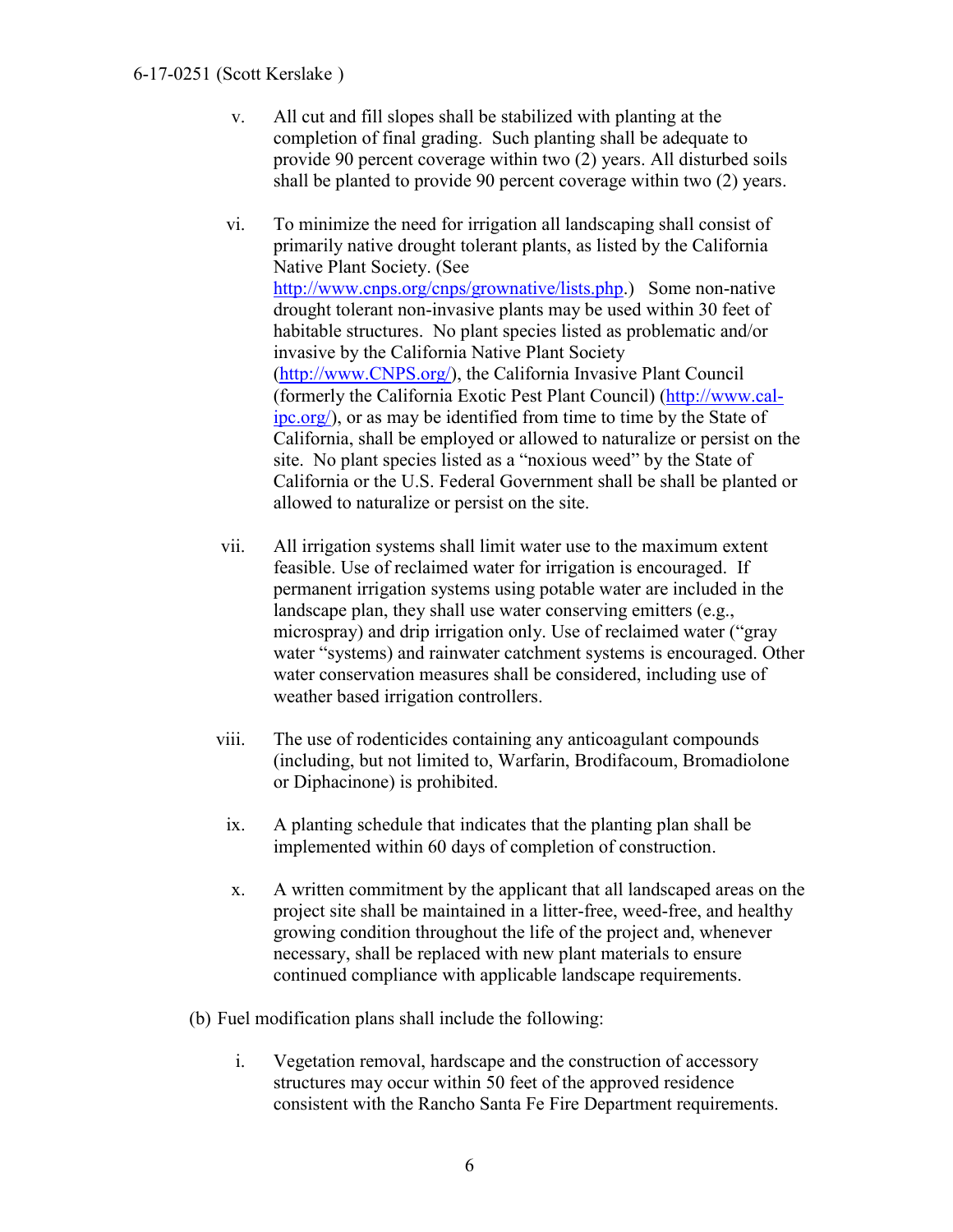Such development shall not occur within the required ESHA buffer identified in Special Condition #1 of this permit.

- ii. Landscaping planted within the 50-foot radius of the proposed residence shall be selected from the most fire-resistant, droughttolerant species or subspecies available.
- (c) The permittee shall undertake development in conformance with the approved plans unless the Commission amends this permit or the Executive Director determines that no amendment is legally required for any proposed minor deviations.

#### 3. **Construction and Post-Construction Best Management Practices.**

#### **PRIOR TO THE ISSUANCE OF THIS COASTAL DEVELOPMENT PERMIT,**

the applicant shall submit to the Executive Director for review and written approval a construction pollution prevention plan and a drainage and runoff control plan approved by the County of San Diego, documenting that the runoff from the roof, driveway, and other impervious surfaces of the existing and proposed structures will be collected and directed into the retention basin for infiltration or percolation prior to being discharged off site in a non-erosive manner.

- (a) Construction Pollution Prevention Plan (CPPP) prepared under the guidance of a certified erosion control specialist or similarly qualified professional. At a minimum, the CPPP shall demonstrate that the development complies with the following requirements:
	- i. The limits of work shall be clearly delineated with use of staking, flagging, or silt fences, and shall be verified by a qualified biologist.
	- ii. During construction, development shall minimize site runoff and erosion through the use of temporary BMPs, and shall minimize the discharge of sediment and other potential pollutants resulting from construction activities (e.g., chemicals, vehicle fluids, petroleum products, cement, debris, and trash).
	- iii. Development shall minimize land disturbance during construction (e.g., clearing, grading, and cut-and-fill). Development shall minimize soil compaction due to construction activities, to retain the natural stormwater infiltration capacity of the soil.
	- iv. Development shall minimize the damage or removal of non-invasive vegetation (including trees, native vegetation, and root structures) during construction.
	- v. Development shall implement soil stabilization BMPs (such as mulching, soil binders, erosion control blankets, or temporary re-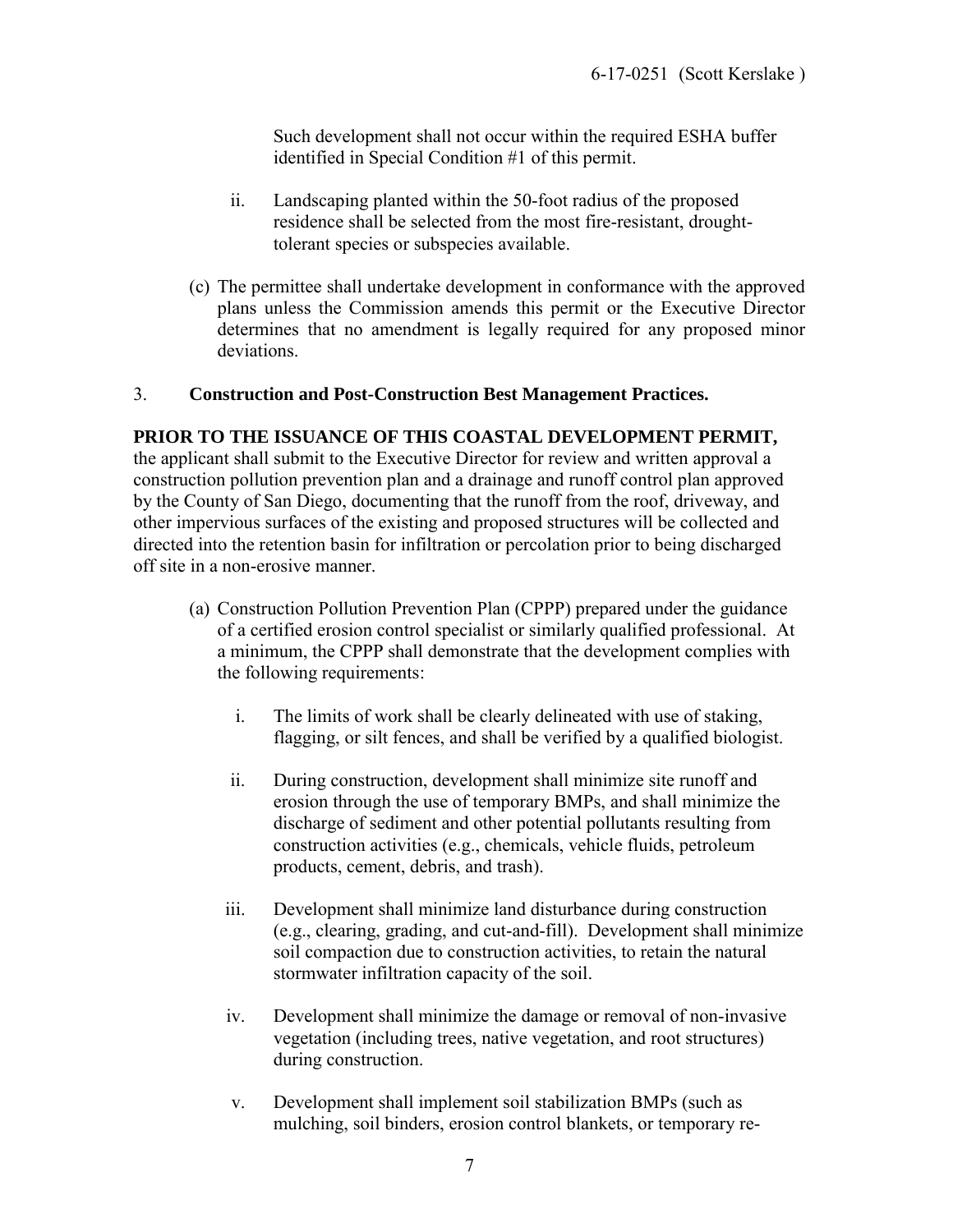seeding) on graded or disturbed areas as soon as feasible during construction, where rainfall is predicted or there is a potential for soil erosion.

- vi. During construction, the applicant shall use temporary erosion and sediment control products such as fiber rolls, erosion control blankets, mulch control netting straw wattles, and silt fences that avoid plastic netting (such as polypropylene, nylon, polyethylene, polyester, or other synthetic fibers), in order to minimize wildlife entanglement and plastic debris pollution.
- vii. Tracking controls or street sweeping shall be used to prevent off-site movement of sediment.
- viii. Fueling and maintenance of construction equipment and vehicles shall take place off site if feasible. Any fueling and maintenance conducted on site shall take place at a designated area located at least 50 feet from coastal waters, drainage courses, and storm drain inlets, if feasible, unless these inlets are blocked to protect against fuel spills. The fueling and maintenance area shall be designed to fully contain any spills of fuel, oil, or other contaminants.
- ix. Trash and construction debris shall be removed from the site weekly, at a minimum, and the site shall be maintained in an organized manner with a neat appearance.
- (b) Post-Development Runoff Plan, including a map, drawn to scale, showing the property boundaries, building footprint, runoff flow directions, relevant drainage and water quality features, impervious surfaces, permeable pavements, and landscaped areas. The PDRP shall demonstrate that the project:
	- i. Minimizes disturbance of coastal waters and natural drainage features; minimizes removal of native vegetation; and avoids, to the extent feasible, covering or compaction of highly permeable soils.
	- ii. Preferentially uses Low Impact Development (LID) techniques to retain and disperse runoff on site.
	- iii. Uses infiltration to the greatest extent feasible to retain runoff; minimize the addition of impervious surfaces; and disconnect impervious surfaces from the storm drain system by interposing strategically-located pervious areas. Where infiltration is not appropriate or feasible, uses alternative BMPs to minimize changes in the runoff flow regime (e.g., direct roof runoff into rain barrels or cisterns for later use, evaporate roof runoff, employ a green roof, construct a rain garden, or plant trees).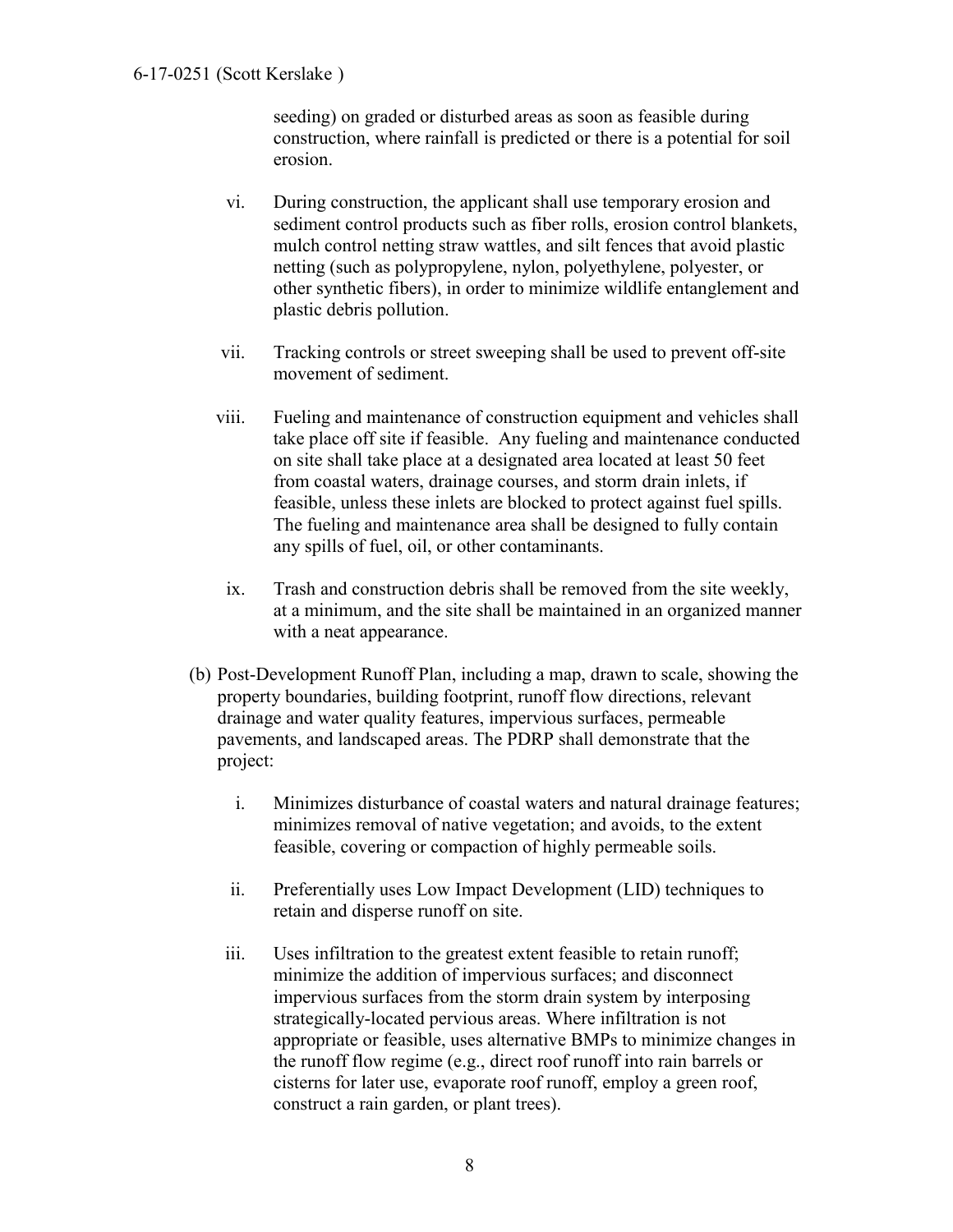- iv. Minimizes pollutants associated with landscaping and building materials.
- v. Directs drainage from all parking areas and driveways, roofs, walkways, patios, and other impervious surfaces to, in order of priority, a) landscaped areas or open spaces capable of infiltration, b) earthen-based infiltration BMPs, c) flow-through biofiltration BMPs designed to treat, at a minimum, twice the 85<sup>th</sup> percentile one-hour storm event volume, accompanied by supporting calculations, d) proprietary filtration systems designed to treat, at a minimum, twice the 85<sup>th</sup> percentile one-hour storm event volume, accompanied by supporting calculations and product documentation.
- vi. Provide that any Water Quality BMPs sited within ESHA buffers enhance the protection afforded to the ESHA.
- vii. Conveys excess runoff off-site in a non-erosive manner.
- viii. Where flow-through BMPs are used, includes supporting calculations and product documentation.
- ix. Includes all maintenance and operating procedures that will be conducted to keep the water quality provisions effective for the life of the development.
- (c) The permittee shall undertake development in conformance with the approved plans unless the Commission amends this permit or the Executive Director determines that no amendment is legally required for any proposed minor deviations.

### 4. **Open Space and Conservation Deed Restriction.**

(a) No development, as defined in Section 30106 of the Coastal Act, shall occur in the open space area depicted in [Exhibit 4,](https://documents.coastal.ca.gov/reports/2017/9/w7a/w7a-9-2017-exhibits.pdf) except for Diegan coastal sage scrub vegetation restoration, including planting, maintenance, and temporary irrigation.

#### (b) **PRIOR TO THE ISSUANCE OF THE COASTAL DEVELOPMENT**

**PERMIT,** the applicant shall execute and record a deed restriction in a form and content acceptable to the Executive Director, reflecting the above restrictions on development in the designated open space area. The recorded document(s) shall include a legal description and corresponding graphic depiction of the legal parcel(s) subject to this permit and a metes and bounds legal description and a corresponding graphic depiction, drawn to scale, of the designated open space area prepared by a licensed surveyor based on an onsite inspection of the open space area.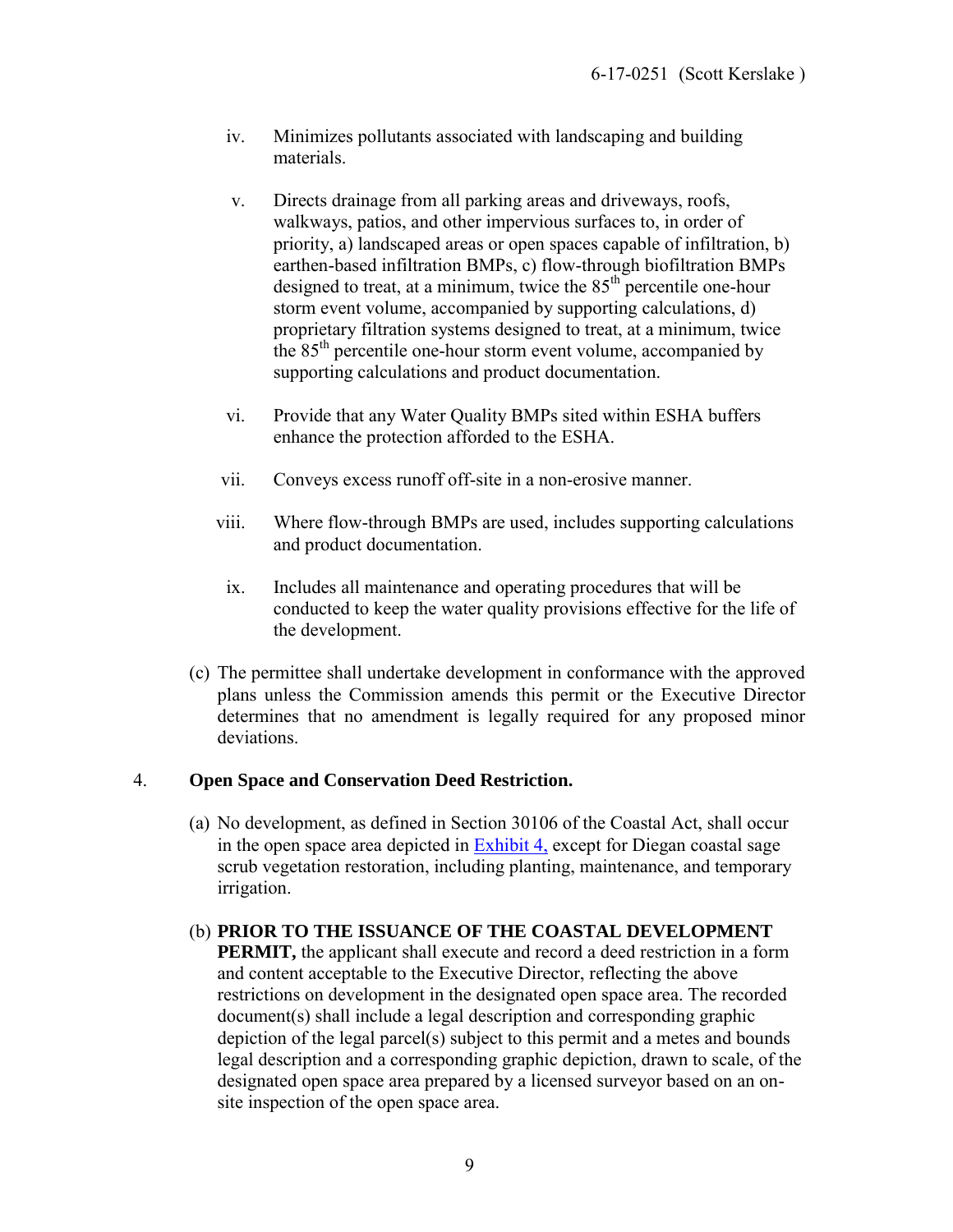#### 6-17-0251 (Scott Kerslake )

- (c) The deed restriction shall be recorded free of prior liens and any other encumbrances that the Executive Director determines may affect the interest being conveyed.
- (d) The deed restriction shall run with the land in favor of the People of the State of California, binding successors and assigns of the landowner in perpetuity.

### 5. **PRIOR TO ISSUANCE OF THE COASTAL DEVELOPMENT PERMIT**,

the applicant shall submit to the Executive Director for review and approval documentation demonstrating that the landowner has executed and recorded against the parcel(s) governed by this permit a deed restriction, in a form and content acceptable to the Executive Director: (1) indicating that, pursuant to this permit, the California Coastal Commission has authorized development on the subject property, subject to terms and conditions that restrict the use and enjoyment of that property; and (2) imposing the Special Conditions of this permit as covenants, conditions and restrictions on the use and enjoyment of the Property. The deed restriction shall include a legal description of the entire parcel or parcels governed by this permit. The deed restriction shall also indicate that, in the event of an extinguishment or termination of the deed restriction for any reason, the terms and conditions of this permit shall continue to restrict the use and enjoyment of the subject property so long as either this permit or the development it authorizes, or any part, modification, or amendment thereof, remains in existence on or with respect to the subject property.

# <span id="page-9-0"></span>**IV. FINDINGS AND DECLARATIONS**

### <span id="page-9-1"></span>**A. PROJECT DESCRIPTION/HISTORY**

The proposed project is construction of a 5,224 sq. ft. 2-story single-family residence and attached garage, an 850 sq. ft. detached garage, and a pool and spa on a vacant lot. The approximately 55,000 sq. ft. lot is located within the unincorporated County of San Diego, approximately ¼ mile north of Via de la Valle and approximately 450 ft. east of El Camino Real, which is the Coastal Zone boundary in this location [\(Exhibit 1\)](https://documents.coastal.ca.gov/reports/2017/9/w7a/w7a-9-2017-exhibits.pdf).

Previous Commission action on the site consists of CDPs #F5863 and #F8748. CDP #F5863 was approved in August 1977 and permitted the subdivision of 12.08 acres into 9 lots, installation of public utilities and street improvements, and construction of residences with floor areas ranging between  $2,700 - 3,000$  sq. ft. That permit also required that the steeper sloping western portions of the property be preserved as an open space deed restriction to retain the scenic and habitat value of the hillside and prevent potential erosion problems. This project was granted a time extension in 1978; however construction did not commence and the permit did not vest prior to the expiration of the extension. As such, the applicant applied for the same project through CDP #F8748, which was approved in September 1979 and permitted the same project and conditions as was previously approved in CDP #5863, including protecting the slopes under an open space deed restriction [\(Exhibit 3\)](https://documents.coastal.ca.gov/reports/2017/9/w7a/w7a-9-2017-exhibits.pdf).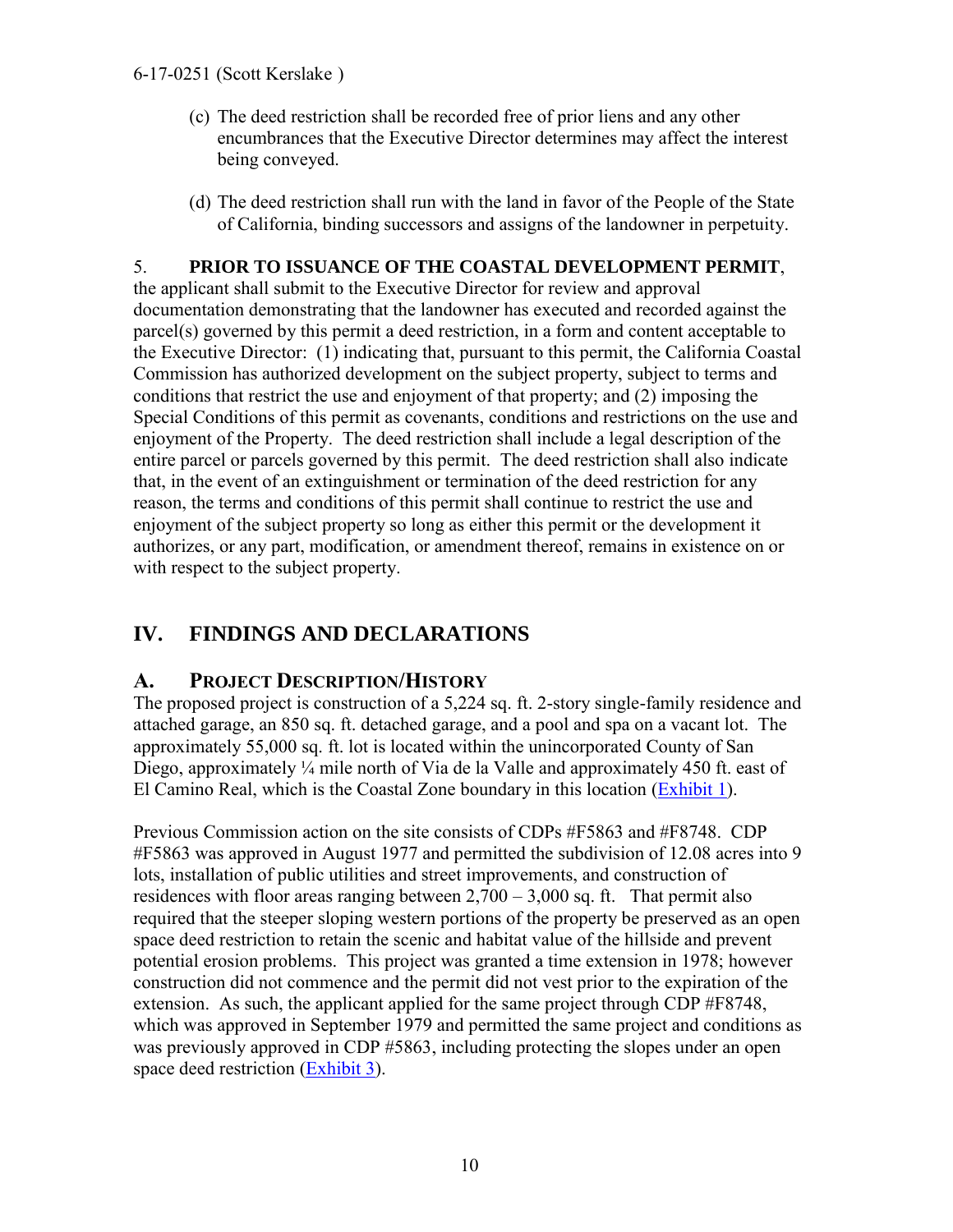The subject site is located in a residential neighborhood consisting of single-family residences similar in scope and size to the proposed development. The eastern portion of the site is a flat pad area that will accommodate all of the proposed development. The western portion of the site contains naturally vegetated, steep slopes. Some of the area adjacent to the western edge of the subject site has been identified in the recently certified County Land Use Plan (LUP) as Diegan coastal sage scrub Environmentally Sensitive Habitat Area (ESHA).

No portion of the proposed development, including required brush management, will encroach directly into the ESHA or steep slopes. All development is proposed to be set back from the property line and the off-site ESHA a minimum of 100 feet. The first 50 feet around the western side of proposed development will consist of a 50 ft. wide brush management zone, as required by the Rancho Santa Fe Fire Department. The applicant is also proposing a 50 ft. ESHA buffer, located between the required brush management zone and the property line, in which no development, other than restoration activities, may occur. The Commission's staff ecologist and staff at the California Department of Fish and Wildlife have reviewed the project and determined that the proposed 50-foot wide ESHA buffer is sufficient to protect the adjacent habitat.

To ensure biological resources in the area are protected, **Special Conditions 1** and **2** require submittal of final plans and final landscape and brush management plans that do not include any brush management outside of the required brush management zone. The final landscape plan also prohibits the use of invasive plants and rodenticides to further protect the sensitive habitat. **Special Condition 3** requires the use of construction and post-construction water quality BMPs to avoid impacts to water quality. **Special Condition 4** requires an open space deed restriction be recorded against the property prohibiting development in the ESHA buffer, and **Special Condition 5** requires recordation of the permit conditions against the property to ensure future property owners are aware of the above mentioned protections and conditions.

The Commission previously certified the County of San Diego's Local Coastal Program (LCP); however, the County never assumed permit issuing authority and as such, the LCP was never effectively certified. The Commission certified a new LUP in May 2017, and the County is currently in the process of developing a revised and updated Implementation Plan for Commission certification, but at this time, Chapter 3 of the Coastal Act is the standard of review.

### <span id="page-10-0"></span>**B. BIOLOGICAL RESOURCES**

Coastal Act policies 30240 and 30251 restrict the alteration of natural landforms and protect sensitive habitats. Section 30231 of the Coastal Act requires that coastal waters are protected and runoff minimized.

The proposed development will not have an adverse impact on any sensitive habitat, and, as conditioned, will not result in erosion or adverse impacts to water quality, as adequate temporary erosion controls (construction BMPs) will be provided. Thus, the project, as conditioned, is consistent with the resource protection policies of Chapter 3 of the Coastal Act.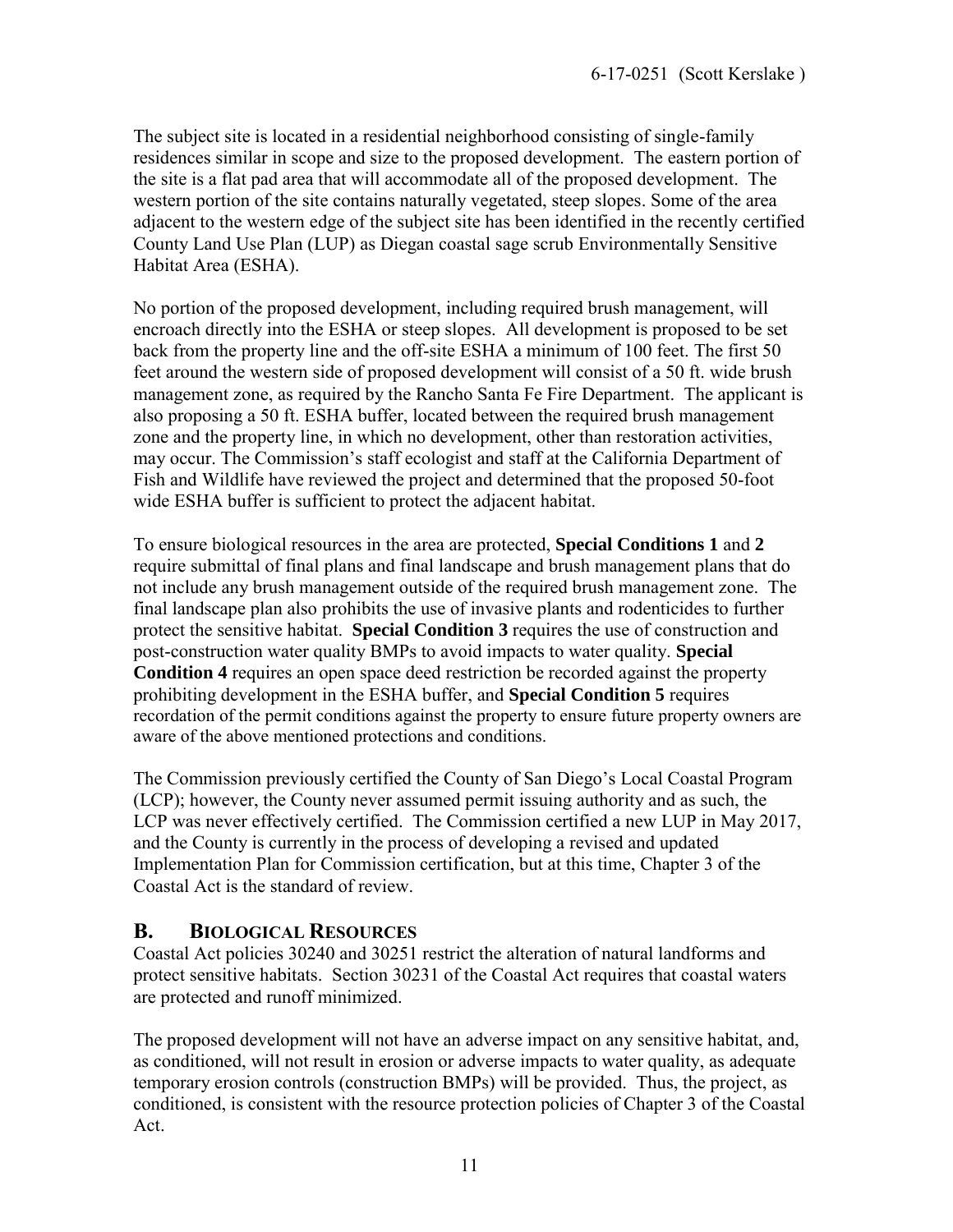# <span id="page-11-0"></span>**C. COMMUNITY CHARACTER/VISUAL QUALITY**

The development is located within an existing developed area and, as proposed, will be compatible with the character and scale of the surrounding area, which contains homes of similar size. No public views will be impacted. Therefore, the Commission finds that the development conforms to Section 30251 of the Coastal Act.

# <span id="page-11-1"></span>**D. PUBLIC ACCESS/PARKING**

The proposed development will be located well inland of the beach, approximately five miles, and will not affect traffic to the major route of Via de la Valle. Thus, the proposed development will not have an adverse impact on public access to the coast or to nearby recreational facilities. The proposed development conforms to Sections 30210 through 30214, Sections 30220 through 30224, Section 30252 and Section 30604(c) of the Coastal Act.

### <span id="page-11-2"></span>**E. LOCAL COASTAL PLANNING**

The County of San Diego does not have a certified LCP. As conditioned, the proposed development will be consistent with Chapter 3 of the Coastal Act. Approval of the project, as conditioned, will not prejudice the ability of the local government to prepare a Local Coastal Program that is in conformity with the provisions of Chapter 3.

### <span id="page-11-3"></span>**F. CALIFORNIA ENVIRONMENTAL QUALITY ACT**

The County of San Diego found the project Categorically Exempt from CEQA requirements. As conditioned, there are no feasible alternatives or feasible mitigation measures available which would substantially lessen any significant adverse effect which the activity may have on the environment. Therefore, the Commission finds that the proposed project, as conditioned to mitigate the identified impacts, is the least environmentally damaging feasible alternative and is consistent with the requirements of the Coastal Act to conform to CEQA.

(G:\San Diego\Reports\2017\6-17-0251 Kerslake.docx)